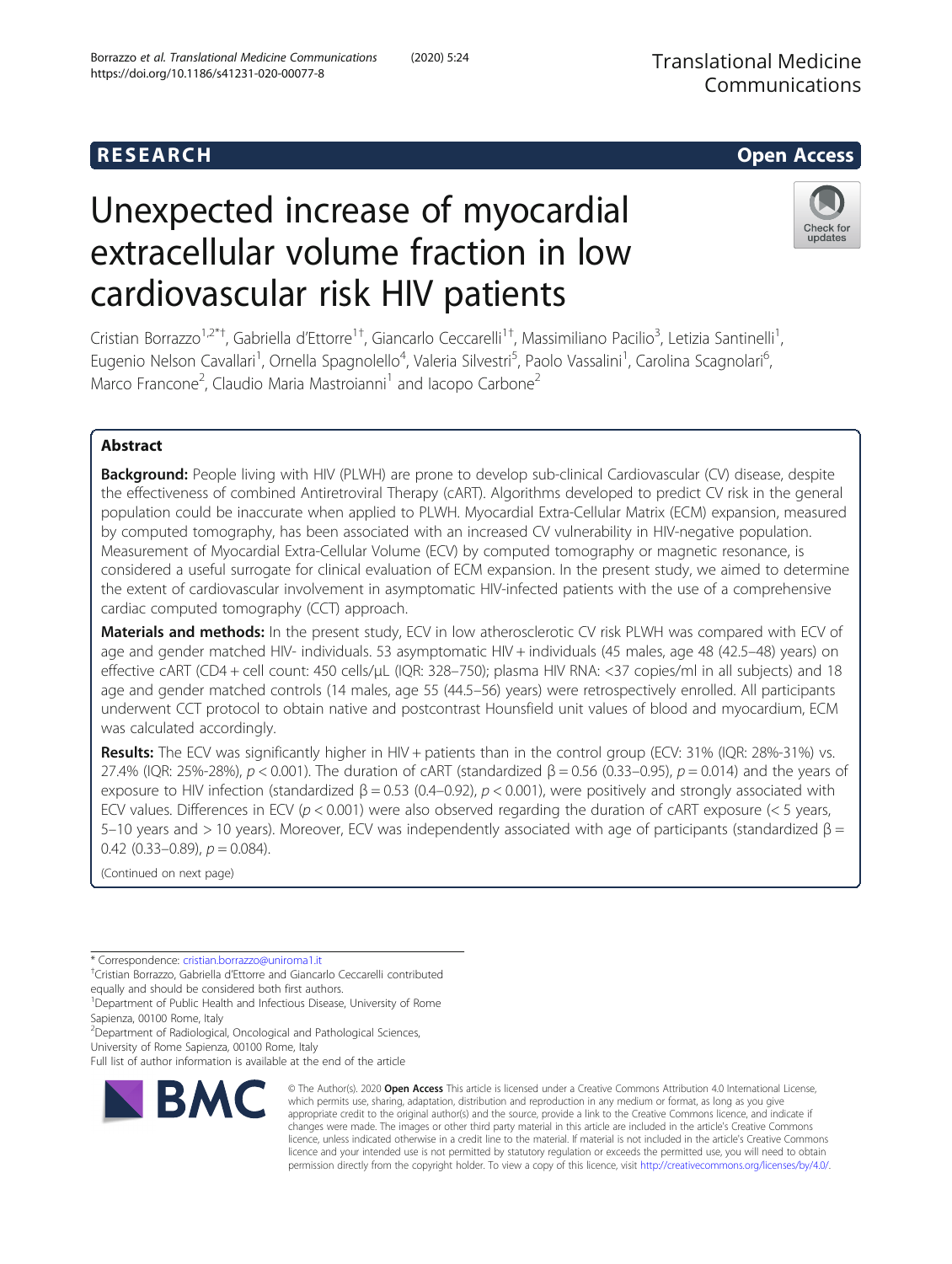#### (Continued from previous page)

**Conclusions:** HIV infection and exposure to antiretrovirals play a detrimental role on ECV expansion. An increase in ECV indicates ECM expansion, which has been associated to a higher CV risk in the general population. The noninvasive evaluation of ECM trough ECV could represent an important tool to further understand the relationship between HIV infection, cardiac pathophysiology and the increased CV risk observed in PLWH.

Keywords: ECV, CV risk, CCT

#### Introduction

Myocardial Extra-Cellular Matrix (ECM) is a complex biological network consisting of a wide variety of proteins (principally glycoproteins, proteoglycans, and glycosaminoglycans) in which cardiac myocytes, fibroblasts, vascular cells, and leukocytes dwell. ECM proteins participate to myocardial strength and plasticity and play a fundamental role in cardiac development, homeostasis, and remodelling [[1](#page-7-0)]. ECM alterations may indicate a loss of cardiac morphological homeostasis and may represent an indicator of Cardiovascular Diseases (CVD). ECM expansion has been linked to electrical, mechanical and vasomotor dysfunctions, cardiac fibrosis and, eventually, increased mortality [\[2](#page-7-0), [3\]](#page-7-0). Contrast enhanced Cardiac Computed Tomography (CCT) and Cardiovascular Magnetic Resonance (CMR) use extracellular extravascular contrast agents to non-invasively quantify the myocardial Extra-Cellular Volume (ECV) [\[3](#page-7-0)–[6](#page-7-0)]. In particular, CCT is increasingly used in experimental and clinical setting, due to its opportunity to assess lots of cardiac features other than ECV and fibrosis (such as coronary anatomy, calcification etc.) in a very shorter time and with a higher spatial resolution than MRI [[4,](#page-7-0) [5\]](#page-7-0).

Although combined Antiretroviral Therapy (cART) has improved both the length and quality of life of people living with HIV (PLWH), cardiovascular diseases represent a challenge for clinicians and are still a leading cause of death in this population. Several studies have shown an increased frequency of coronary atherosclerotic disease, myocardial infarction, arrhythmias and sudden cardiac death (SCD) in PLWH [[7\]](#page-7-0). Interestingly, recent studies have shown that severe CV diseases are more frequent than expected in PLWH with a low Atherosclerotic Cardiovascular Disease (ASCVD) score, possibly as a result of premature aging due to inflammation, immune-activation, cART side effects and direct viral effect [[8\]](#page-7-0). Therefore, algorithms developed to predict CV risk in the general population could be inaccurate when applied to PLWH [[9](#page-7-0)]. In this scenario, the aim of our study was to assess ECV in PLWH with low-ASCVD score and to compare ECV of HIV + subjects to that of a control group.

#### **Methods**

#### Patient population

PLWH with low-ASCVD score and healthy HIV- controls were enrolled in this retrospective, monocentric study. 53 PLWH with low-ASCVD score and 18 healthy controls were consecutively and retrospectively enrolled. Clinical history, anthropometric data, as well as cardiovascular and metabolic data were collected. All HIV + participants underwent contrast enhanced CCT for clinical purposes. Criteria for patient's inclusion were: (i) Patients in our population were all HIV monoinfected, (ii) preserved glomerular filtration rate, (iii) absence of contraindications to perform CCT and (iv) completion of an iodine enhanced CCT scan after patient written consent acquisition. Exclusion criteria were: (i) known or suspected cardiac amyloidosis (causing interstitium expansion independently of myocardial fibrosis), (ii) hypertrophic cardiomyopathy, (iii) adult congenital heart disease. Demographics and anamnestic data, including information on HIV status and major cardiovascular risk factors were collected and registered. Vital status was ascertained by Social Security Death Index queries and medical record review. A previous history of heart failure (HF), defined according to current guidelines, was considered in presence of physician documentation: (i) documented symptoms (e.g. shortness of breath, fatigue, orthopnoea) and physical signs (e.g. edema, rales) consistent with HF; (ii) supporting clinical findings (e.g. pulmonary edema on chest X-ray), or (iii) therapy for HF (including diuretics, digitalis, angiotensin-converting enzyme inhibitors, or beta blockers).

The 18 control subjects enrolled consisted of outpatients referred to CCT for nonspecific thoracic pain, with no history of previous cardiovascular diseases, non-smokers nor under vasoactive therapy and with a previous documented negative ECG. Selection on individuals in the control group was conducted with age and gender matching criteria. All clinical investigations and laboratory exams were performed no more than 7 days before CCT. Review board and the local ethics committee provided approval for this investigation and informed consent was obtained from all patients.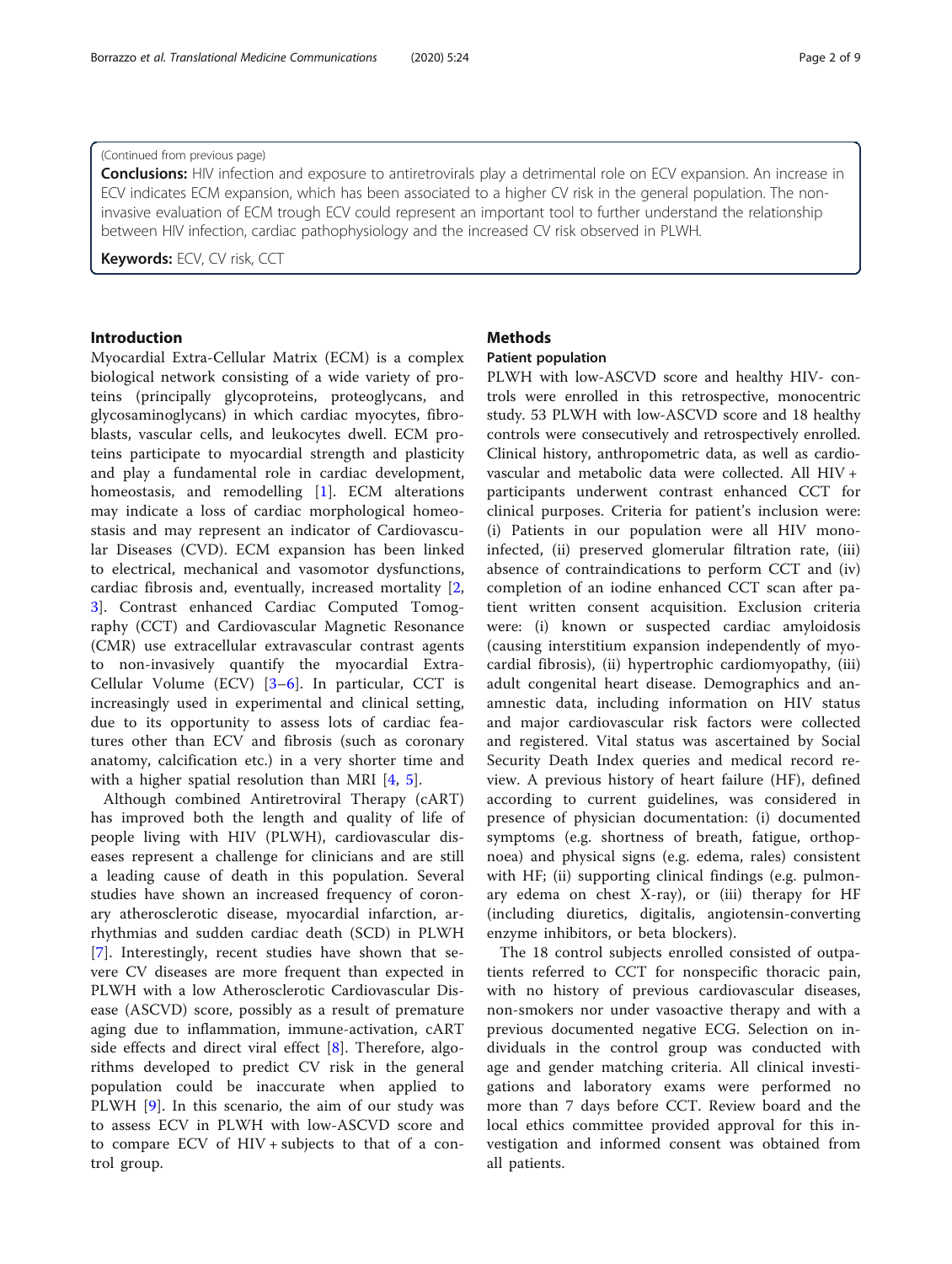#### CT image analysis

Pre- and post-contrast Hounsfield Unit (HU) were measured on CT images by the Picture Archiving and Communication System (PACS). The regions of interest (ROIs) were drawn firstly on the contrast image at the myocardial septum, in the equilibrium phase, and within the left ventricular chamber, the mean area was about 3 cm<sup>2</sup> (range:  $1.5-5$  cm<sup>2</sup>). ROIs were then copied to the pre-contrast image. Mean attenuation at the ROI was recorded in HU and Myocardial ECV fraction was calculated using the following (Eq. 1, 2)

$$
ECV (\%) = \lambda \cdot (1 - HCT) \cdot 100 \tag{1}
$$

where the contrast agent (CA) partition coefficient  $(\lambda)$ represents the ratio of the change (ΔHU) between myocardium and blood, and HCT is the hematocrit level.  $\Delta$ HU was determined as  $\Delta$ HU = HU<sub>post</sub> - HU<sub>pre</sub>, where HUpost and HUpre are attenuation after and before administration of iodinated contrast material, respectively. CT examinations were performed with coronary angiography protocol with a 64-detector Dual-source CT scanner (Somatom Definition Siemens Medical Solution, Forehheimen, Germany). Cardiac scans (tube voltage, 120 kV; tube current time product, 190 mAs; section collimation, 64 detector rows, 1.2-mm section thickness; gantry rotation time, 330 ms) were acquired with prospective gating (65%-75% of R-R interval) and reconstructed into 3 mm-thick axial sections, using a B20f kernel. All patients underwent equilibrium CT, with a mean calculated effective dose of  $2.18 \pm 0.26$  mSv and a mean iohexol volume of 150.4 ± 20.4 mL.

#### Virological analysis

HIV-1 RNA copy numbers were evaluated in plasma samples collected from whole blood obtained in EDTAcontaining tubes and stored at -80˚C. Levels of HIV-RNA were measured with Versant kPCR (Siemens Healthcare Diagnostic Inc., Tarrytown, NY) with a detection limit of 37 copies/mL.

#### Statistical analysis

Categorical variables were summarized as absolute frequency (and/or percentage), and continuous variables were summarized as mean and Standard Deviation (± SD) or median and inter-quartile range (IQR: 25th and 75th percentile). Chi-square test (with a cell count are greater than 5) or Fisher exact test (with a cell count are equal to or less than 5) compared categorical variables. Mann-Whitney test compared continuous variables, since some continuous variables exhibited skewed distributions on visual inspection. Instead, the independent Student t-test were used to compare normally distributed variables. Besides, linear regression models were used for univariate and multivariate analysis to evaluate the correlation between quantitative ECV and other study parameters. Lastly, One-way analysis of variance (ANOVA) was used for multiple-group comparisons according to four categories, followed by Bonferroni test. When interpreting the results, a p-value of less than 0.05 was considered indicative of a significant difference. Statistical analyses were performed using statistical Program for the Social Sciences (SPSS, version 20) software package.

#### Results

#### General characteristics

A total of 71 subjects were included in the present study (18 controls and 53 asymptomatic HIV-positive patients). The main characteristics of participants are summarised in Table [1](#page-3-0) (anthropometrics, CV risk factors, metabolic status, immune-virologic status of HIV + subjects). No significant differences were found between the two groups in terms of gender distribution, age, and other major risk factors  $(p > 0.05)$ . All enrolled PLWH were free from metabolic syndrome and had no statistically significant differences compared to controls in relation to this issue. Severity of HIV disease was categorized following the Center for Diseases Control and Prevention classification: 20 (38%) patients were in category A2, 10 (19%) patients in category A3, 2 (4%) patients in category B3, 3 (6%) patients in category C2 and 18 (34%) patients in category C3. Median CD4 + nadir before initiation of cART was 181 (IQR:  $94-300$ ) cells/µL. During their therapeutic history, 38 of the 53 HIV + participants received at least one protease inhibitor (PI) for a median of 3 (IQR:  $0-14$ ) years, while 23 HIV + received a nonnucleoside reverse transcriptase inhibitor (NNRTI) for a median of 1 (IQR: 0–9) years. With cART, plasma viremia was undetectable (lower limit of detection of 37 copies/mL) in all HIV + subjects. The hematocrit value was  $35 \pm 4\%$  in HIV + participants and  $41 \pm 3\%$  in controls ( $p = 0.122$ ). No significant differences were observed regarding Heart Rate (HR) during CCT examination  $(p = 0.211)$ . Al PLWH enrolled were HIV mono-infected subjects.

#### Measurements of myocardial extracellular volume fraction

The median ECV value was 27.4% (IQR: 25%-28%) in healthy controls and 31% (IQR: 28%-31%) in HIV + participants, respectively. In our study population, ECV differed significantly between the two groups  $(p < 0.001)$ , thus indicating the presence of ECV expansion in the myocardium of HIV + subjects (Fig. [1a](#page-4-0) and b).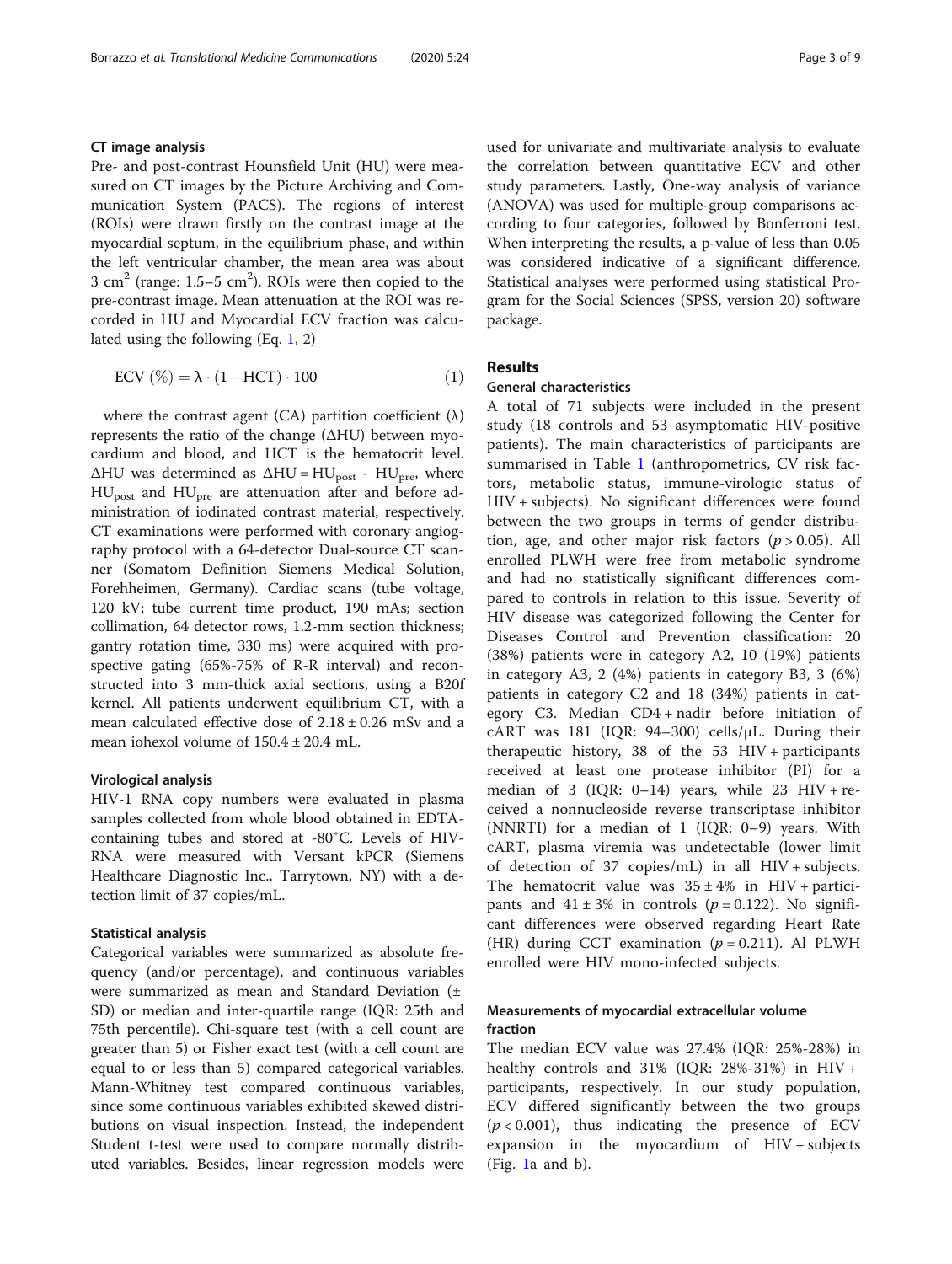<span id="page-3-0"></span>

| Table 1 Baseline characteristic of the study cohort. Median and interquartile range (IQR: 25%-75%) or mean ± SD are reported for                               |
|----------------------------------------------------------------------------------------------------------------------------------------------------------------|
| continuous variables. Simple frequencies (n) and percentages are reported for categorical variables. Abbreviations: BMI <sup>a</sup> , Body mass               |
| Index; HR <sup>b</sup> , Heart Rate; HDL <sup>c</sup> , High Density Lipoprotein; PLWH <sup>d</sup> , People living with HIV; NA <sup>e</sup> , not applicable |

| <b>Parameters</b>                         | <b>HIV-infected</b><br>$(n=53)$ | Control group<br>$(n=18)$ | p-value         |
|-------------------------------------------|---------------------------------|---------------------------|-----------------|
| General characteristics                   |                                 |                           |                 |
| Male, n (%)                               | 45 (85)                         | 14(77)                    | 0.129           |
| Age, Years                                | 48 (42.5-48)                    | 55 (44.5-56)              | 0.122           |
| BMI <sup>a</sup> , kg/m <sup>2</sup>      | 22 (20.3-22)                    | $27(24-32)$               | 0.116           |
| HR <sup>b</sup> , bpm                     | 67 $(\pm 9.1)$                  | 65 $(\pm 11.3)$           | 0.211           |
| Systolic blood pressure, mmHg             | 119 $(\pm 10)$                  | $114 (\pm 11)$            | 0.131           |
| Diastolic blood pressure, mmHg            | 75 (±9)                         | 67 $(\pm 6)$              | 0.061           |
| Laboratory results                        |                                 |                           |                 |
| Total cholesterol, (mg/dl)                | 189 (177-189)                   | 188 (154-201)             | 0.557           |
| HDL <sup>c</sup> , (mg/dl)                | 39 (35-39)                      | 54 (46-66)                | 0.046           |
| Triglycerides, (mg/dl)                    | 101 (78-170)                    | 124 (80-177)              | 0.077           |
| Other factors                             |                                 |                           |                 |
| Diabetes, n (%)                           | 0(0)                            | 0(0)                      | 1.000           |
| Smoking, n (%)                            | 9(17)                           | 4(22)                     | 0.686           |
| Framingham Risk (%)                       | $4(1-6.5)$                      | $3(1-5)$                  | 0.182           |
| ASCVD 10 years, calculated risk           | $4.6$ $(2.7-4.6)$               | $4.6(1.7-3.5)$            | 0.286           |
| Immune-virologic status                   |                                 |                           |                 |
| Years of therapy, Years                   | $9(6-9)$                        |                           | $NA^a$          |
| Years of exposure to HIV infection, Years | $10(1-23)$                      |                           | $NA^a$          |
| CD4 enrolment (cell/µl)                   | 450 (328-750)                   |                           | NA <sup>a</sup> |
| CD4 nadir (cell/µl)                       | 181 (94-300)                    |                           | $NA^a$          |
| % of PLWH <sup>e</sup> naïve for cART     | 12.7                            |                           | $NA^a$          |
| HIV-RNA copies/ml in cART treated PLWH    | $<$ 37                          |                           | NA <sup>a</sup> |
| HIV-RNA copies/ml in cART naive PLWH      | 55.000                          |                           | $NA^a$          |

ECV values were not affected by patient's age neither in the HIV + group  $(r = 0.12, p = 0.145$  $(r = 0.12, p = 0.145$  $(r = 0.12, p = 0.145$ . Figure 2a) or in controls  $(r = 0.11, p = 0.102)$ . On the contrary, ECV was found to significantly correlate with the number of years of exposure to HIV infection  $(r = 0.54, p < 0.001$ . Figure [2b](#page-5-0)), and the years on cART ( $r = 0.62$ ,  $p < 0.001$ . Figure [2c](#page-5-0)), showing a trend toward ECV expansion over time in HIV infected patients.

Based on the years on cART and years of exposure to HIV, all HIV + patients were divided into three groups:  $(A)$  < 5 years,  $(B)$  5 to 10 years and  $(C)$  > 10 years. (There was a significant difference in ECV (ANOVA,  $p < 0.001$ ) among controls and groups (see Table [2\)](#page-6-0).

The multivariable stepwise linear regression showed that the duration of therapy (β was 0.56 (0.33–0.95),  $p = 0.014$ ) and years of HIV infection (β was 0.53(0.4– 0.92),  $p < 0.001$ ) were independent predictors of ECV expansion (Table [3](#page-6-0)).

#### **Discussion**

Given the efficacy of newer, effective antiretroviral therapies, life expectancy of PLWH has shown a widespread improvement; on the other hand, following the introduction of cART, CVD and cardiovascular deaths have increased dramatically among this population [[7](#page-7-0)]. Several studies conducted in PLWH with CCT angiography, showed an increased presence and extent of coronary artery disease, including noncalcified and high-risk coronary plaques, that were associated with an increase in indicators of systemic immune activation [[10,](#page-7-0) [11](#page-7-0)].

In a previous work, increased myocardial inflammation has been described in HIV + patients [\[12](#page-7-0)]. Specifically in an interesting prospective study, Luetkens et al. that compared the results of comprehensive CMR studies in HIV + asymptomatic patients and controls and observed an increase in CMR markers of myocardial inflammation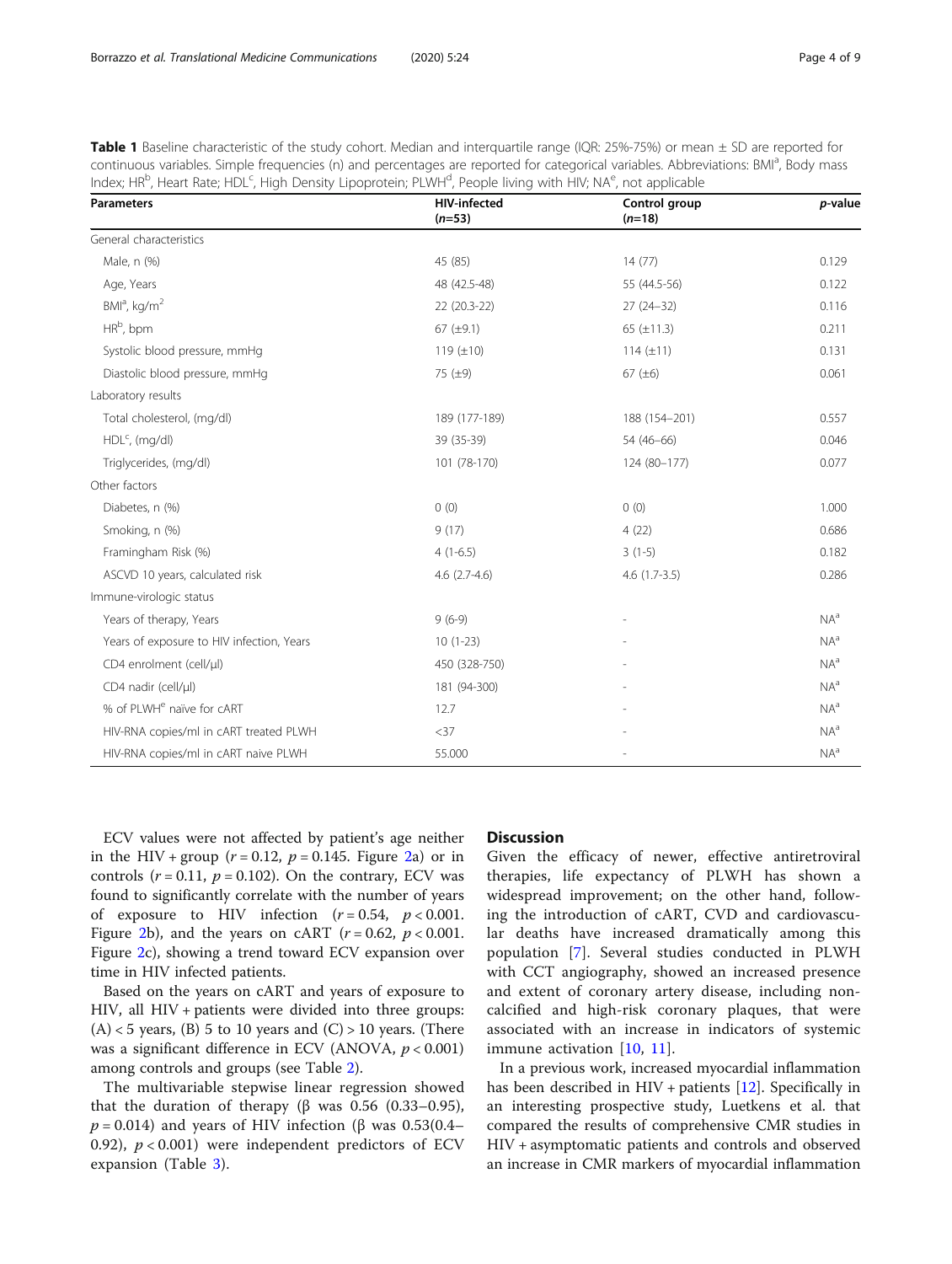<span id="page-4-0"></span>

in the  $HIV + group$ , thus suggesting the presence of subclinical myocardial inflammation in this population, which may in the end lead to the impairment of left ventricular myocardial function. The major limitation of the cited study, as well as of our present study, is that no histological assessment has been carried out. Luetkens et al. suggested that, although direct HIV infection of myocytes is rare, it is possible that HIV itself together with other cardiotropic viral infections may lead to myocarditis and to a subsequent left ventricular dysfunction; this may also explain the high rate, observed among this

population, of resting ECG abnormalities that are consistent with myocardial damage. Authors suggested that inflammatory condition and subsequent fibrosis may be responsible of the observed CMR findings. On the other hand, our results show relevant differences in respect to those of Luetkens et al. Firstly, the statistical evaluation carried out by our colleagues is mainly descriptive and no regression analysis was performed due of the limited sample size. Moreover, since the study was conceived for preliminary investigation purposes, no correction analysis was performed, possibly leading to inflated type I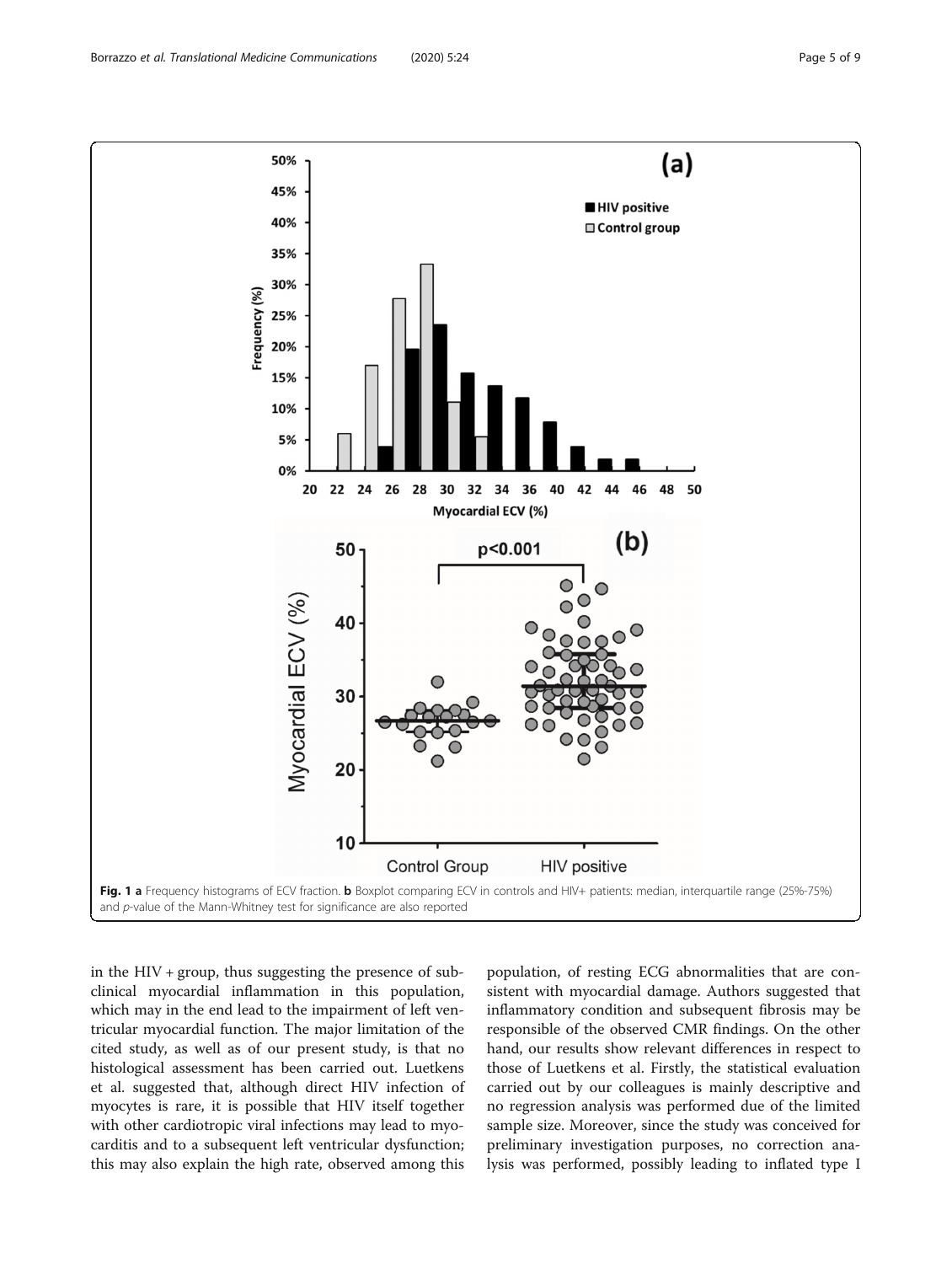errors. This assumption in our work is supported by a significant difference in ECV values between the different patient groups, which are known to represent an indirect measure of diffuse interstitial myocardial fibrosis or most serious heart diseases [\[13](#page-7-0)]. In addition, the ECV values observed in our study were fence factor in macrophages and microglia that restricts HIV-1 release in the neurological environment [\[15](#page-7-0)]. Highly expressed in macrophages and microglia, the membrane-associated APP binds the HIV-1 Gag polyprotein and blocks HIV-1 production and spread. To escape this restriction, Gag promotes secretasedependent cleavage of APP, resulting in the overproduction of toxic Aβ isoforms. From a neurophysiopathological point of view, this Gag-mediated Aβ production results in increased degeneration of primary cortical neurons. One interesting question is: could this mechanism be involved in the physiopathology of our findings of an increase in ECV? Could amyloid formation as a result of immunological response to virus in cardiovascular tissue explain cardiomyopathy and peripheral obstructive vascular lesions observed in HIV + patients? Urgent studies are clearly needed to better understand the complex dynamic that underlies the multiple peculiar features which are increasingly being observed in people chronically living with HIV, in order to design effective prevention strategies to counteract the increasing burden of cardiovascular events in our patients.

Overall, these data suggest that an increase in systemic inflammation and immune activation may manifest as a premature CVD phenotype, including disease in large and small vascular beds in patients with HIV. Among PLWH, a relevant concern is whether scores that rely on traditional CV risk factors can accurately identify those individuals with a higher probability to develop CVD (9). In this study, we highlight that PLWH with low-ASCVD risk score are likely to suffer from a silent cardiac impairment. In fact, we found a significant difference in ECV levels between PLWH and healthy subjects ( $p < 0.001$ ), indicating the presence of ECM expansion in patients with HIV infection. More importantly, years of exposure to HIV, and years of antiretroviral therapy significantly correlated with ECV expansion.

Quantification of ECM is an indirect measure of the expansion of extracellular matrix since, in absence of confounding conditions (e.g. oedema or amyloid), it is related to collagen excess in the interstitium. ECM expansion may therefore indicate vulnerable myocardium in PLWH and represent a potential therapeutic target [\[7](#page-7-0), [16\]](#page-8-0). Indeed, abnormal fibrosis may be the underlying pathological finding in many cardiovascular disorders, particularly in sudden cardiac deaths (SCD), an

<span id="page-5-0"></span>

 $60 -$ 

consistent with previous studies conducted in the HIV- population [[14\]](#page-7-0). Lastly, in our study, due to a larger sample size, we were able to perform a multivariate regression analysis.

It has been described previously that amyloid precursor protein (APP) may be an innate antiviral de-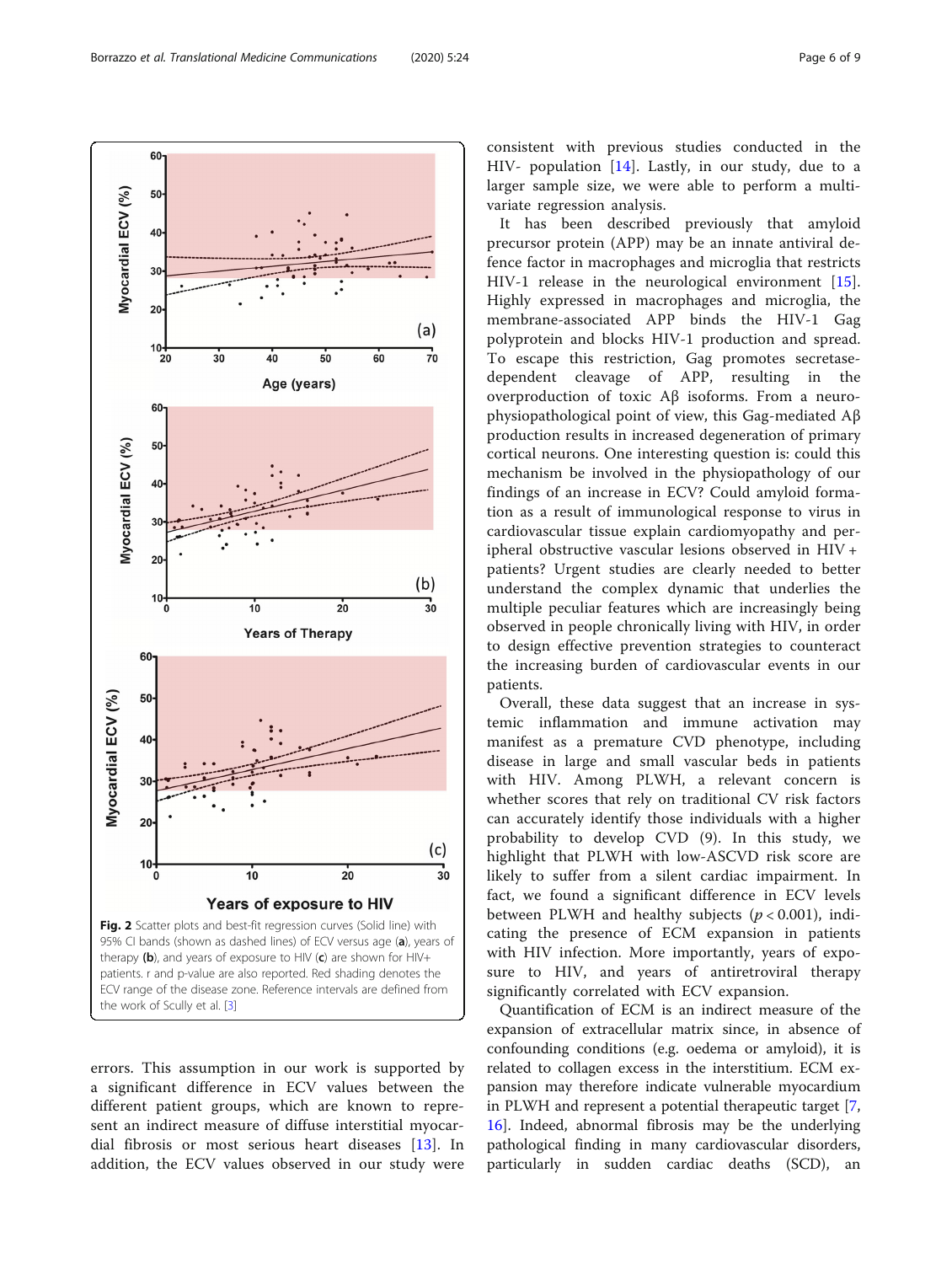| to to fears and (ef greater than to fears. Bata are shown as meanan and meetingal nange (retire Estons) |                      |             |                |             |         |  |  |
|---------------------------------------------------------------------------------------------------------|----------------------|-------------|----------------|-------------|---------|--|--|
| <b>Parameters</b>                                                                                       | Controls<br>$(n=18)$ | <5 v<br>(A) | $5-10y$<br>(B) | >10v<br>(C) | p-value |  |  |
| Myocardial ECV (%)                                                                                      | 27.4 (25-28)         | $\sim$      |                |             |         |  |  |
| Years of therapy                                                                                        |                      | 29 (26-30)  | $30(27-32)$    | 37 (33-39)  | < 0.001 |  |  |
| Years of exposure to HIV                                                                                | ۰                    | 29 (26-30)  | 31 (28-34)     | 35 (31-39)  | < 0.001 |  |  |

<span id="page-6-0"></span>Table 2 Myocardial ECV comparisons between control group and HIV-positive patients selected by (A) less than 5 years, (B) from 5 to 10 years and (C) greater than 10 years. Data are shown as Median and interquartile range (IQR: 25%-75%)

emerging issue in PLWH. Frieberg et al. report that PLWH had a 14% higher risk of SCD, with uncontrolled HIV infection representing a risk factor [\[17](#page-8-0)]. Recently, a review of the health records from San Francisco between 2011 and 2016 outlined that the cause of death for autopsy-defined sudden arrhythmic death syndrome (SADS) and SCD were 83% and 82% higher respectively in the PLWH than in general population. Interestingly, the histologic exam identified higher rates of cardiac fibrosis in PLWH underling the excess risk of SADS [\[18](#page-8-0)]. Indeed, specific tools are sought to measure in vivo the CV risk excess of PLWH which cannot be determined by common predictors of CV scores. Quantifying ECM expansion through ECV assessment may ultimately provide a basis to improve care in HIV individuals through a better risk stratification and the possibility of targeted treatment.

This study has several limitations: first of all, this is a retrospective, monocentric study. Other possible methodological limitations are the small sample size and the lack of prior research studies on the topic. Finally, despite ECV expansion has a multifactorial pathogenesis, we analysed only some specific issues: for example, the possible impact of drug resistance had not considered in this study. Moreover, it is not possible to exclude the contribution of single antiretroviral molecules and/or pharmacological classes to the ECV expansion. At the moment, however, there are no studies aimed at identifying the possible contribution of different drugs to the emergence of the problem. Even this study is unable to answer this question as a much larger sample size is needed to identify any differences related to the different therapies. On the other hand, it is known that some antiretrovirals can participate in the etiopathogenesis of cardiac alterations in PLWH and this aspect reinforces the need for further investigation.

#### Conclusions

This study investigated the role of ECV measurements in the phenotypic characterization of CV risk, demonstrating that ECV can be easily and non-invasively assessed by CT-scan and used to characterize myocardial stiffness, a clear advantage with respect to alternative methodologies [[9\]](#page-7-0). ECV could provide an important imaging tool to further understand the relationship between cardiac anatomy and heart function.

Table 3 (A) Univariate correlation analyses between ECV and characteristics of the HIV+ population. (B) Multivariate regression models for predictors of ECV expansion. Age, Heart Rate (HR), systolic and diastolic blood pressure, years of therapy and years of exposure to HIV infection were entered in this model. P-values as assessed by Pearson's correlation for normal distributions, Spearman's correlation for non-normal distributions as well as β estimates and p-values from multivariate regression models are reported

| Variable                           | <b>Univariate</b>       |                 | <b>Multivariate</b>      |                          |
|------------------------------------|-------------------------|-----------------|--------------------------|--------------------------|
|                                    | R (95% CI)              | <i>p</i> -value | $\beta$ (95% CI)         | <i>p</i> -value          |
| Intercept                          | 25.5 (21-29.5)          | 0.210           | 25.7 (20.2-30)           | 0.062                    |
| Age                                | $0.12(0.02 - 0.35)$     | 0.805           | $0.42(0.33 - 0.89)$      | 0.084                    |
| Gender                             | $0.29(0.13-0.42)$       | 0.149           | $0.19(0.01 - 0.34)$      | 0.122                    |
| Heart Rate (HR)                    | $0.15(0.01 - 0.33)$     | 0.301           | $1.29(1.01-1.5)$         | 0.062                    |
| BMI ( $kg/m2$ )                    | $-0.26$ $(-0.01 - 0.2)$ | 0.068           |                          |                          |
| Systolic blood pressure            | $-0.02$ $(-0.01 - 0.2)$ | 0.278           | -                        |                          |
| Diastolic blood pressure           | $-0.05$ $(-0.02-0.1)$   | 0.191           | $\overline{\phantom{a}}$ | $\overline{\phantom{a}}$ |
| Years of Therapy                   | $0.62(0.44-0.96)$       | < 0.001         | $0.56(0.33-0.95)$        | 0.014                    |
| Years of exposure to HIV infection | $0.54(0.36-0.90)$       | < 0.001         | $0.53(0.4-0.92)$         | < 0.001                  |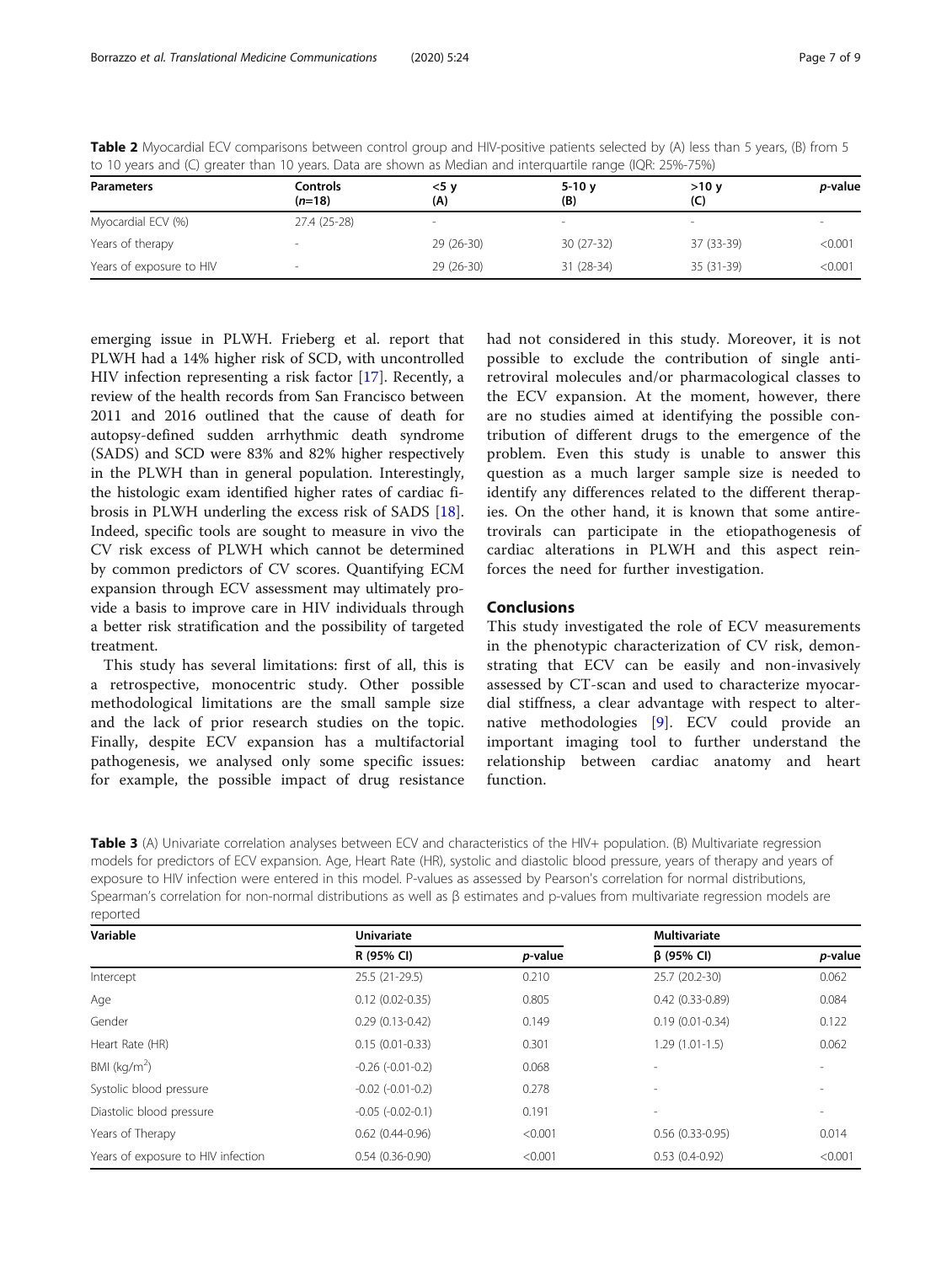<span id="page-7-0"></span>HIV-positive subjects present ECV expansion in the myocardium. The duration of therapy and years of HIV infection are predictors of myocardial ECV expansion. Imaging technique in PLWH may be critical to identify patients with subclinical CVD and at risk for increased SCD and SAD events, where traditional risk scores may be inaccurate. Our data show that the measurement of ECV is a promising approach to identify asymptomatic patients with high risk of CV diseases despite a low-ASCVD traditional score risk prediction.

Our findings, therefore, may help to explain the increased cardiac morbidity and mortality observed in patients with chronic HIV infection.

#### Abbreviations

APP: Amyloid precursor protein; ASCVD: Atherosclerotic Cardiovascular Disease; BMI: Body mass Index; CCT: Cardiac computed tomography; CV: Cardiovascular; cART: Combined Antiretroviral Therapy; CA: Contrast agent; ECM: Extra-Cellular Matrix; ECV: Extra-Cellular Volume; HDL: High Density Lipoprotein; HR: Heart Rate; HU: Hounsfield Unit; NNRTI: Nonnucleoside reverse transcriptase inhibitor; PLWH: People living with HIV; PACS: Picture Archiving and Communication System; PI: Protease inhibitor; ROIs: Regions of interest; SD: Standard Deviation; SADS: Sudden arrhythmic death syndrome; SCD: Sudden cardiac death

#### Acknowledgements

Not applicable.

#### Authors' contributions

C. Borrazzo participated in writing the paper, analyzed the data and performed statistical analysis; G. d'Ettorre and G. Ceccarelli participated in writing the paper, were responsible for study concept and design, and for the supervision and critical revision of manuscript for intellectual content; M. Pacilio and L. Santinelli analyzed the data; E. N. Cavallari, O. Spagnolello, V. Silvestri, and P. Vassalini were responsible for clinical evaluation of the HIV-1 positive patients and performed critical revision of manuscript for intellectual content; C. Scagnolari performed critical revision of manuscript for intellectual content; M. Francone was responsible for the clinical evaluation of the HIV-1 positive patients and performed critical revision of manuscript for intellectual content; C.M Mastroianni and I. Carbone were responsible for study concept and design, and for the supervision and critical revision of manuscript for intellectual content. The author(s) read and approved the final manuscript.

#### Funding

Not applicable.

#### Availability of data and materials

The datasets used and/or analyzed during the current study are available from the corresponding author on reasonable request.

#### Ethics approval and consent to participate

The study was approved by the institutional review board (Ethics Committee of Umberto I General Hospital, Rome), and all participants signed written informed consent.

#### Consent for publication

Not applicable.

#### Competing interests

All the authors declare that they have no competing interests.

#### Author details

<sup>1</sup>Department of Public Health and Infectious Disease, University of Rome Sapienza, 00100 Rome, Italy. <sup>2</sup>Department of Radiological, Oncological and Pathological Sciences, University of Rome Sapienza, 00100 Rome, Italy. 3 Department of Medical Physics, Azienda Ospedaliera Universitaria Policlinico

Umberto I, Viale del Policlinico 155, 00161 Rome, Italy. <sup>4</sup>Department of Emergency Medicine, University of Rome Sapienza, 00100 Rome, Italy. 5 Department of Surgical Science, University of Roma Sapienza, 00100 Rome, Italy. <sup>6</sup>Department of Molecular Medicine, Laboratory of Virology, Sapienza University of Rome, 00161 Rome, Italy.

#### Received: 26 August 2020 Accepted: 16 November 2020 Published online: 30 November 2020

#### References

- 1. Rienks M, Papageorgiou AP, Frangogiannis NG, Heymans S. Myocardial extracellular matrix: an ever-changing and diverse entity. Circ Res. 2014; 114(5):872–88.
- 2. Schelbert EB, Fonarow GC, Bonow RO, Butler J, Gheorghiade M. Therapeutic targets in heart failure: refocusing on the myocardial interstitium. J Am Coll Cardiol. 2014;63(21):2188–98.
- 3. Wong TC, Piehler KM, Kang IA, Kadakkal A, Kellman P, Schwartzman DS, Mulukutla SR, Simon MA, Shroff SG, Kuller LH, Schelbert EB. Myocardial extracellular volume fraction quantified by cardiovascular magnetic resonance is increased in diabetes and associated with mortality and incident heart failure admission. Eur Heart J. 2014;35(10):657–64.
- 4. Altabella L, Borrazzo C, Carnì M, Galea N, Francone M, Fiorelli A. Carbone I. A feasible and automatic free tool for T1 and ECV mapping. Phy Med. 2017;33: 47–55.
- 5. Borrazzo C, Pacilio M, Galea N, Preziosi E, Carnì M, Francone M. Carbone I. T1 and extracellular volume fraction mapping in cardiac magnetic resonance: estimation of accuracy and precision of a novel algorithm. Phys Med Biol. 2019;64(4):04NT06.
- 6. Scully PR, Bastarrika G, Moon JC, Treibel TA. Myocardial extracellular volume quantification by cardiovascular magnetic resonance and computed tomography. Curr Cardiol Rep. 2018;20(3):15.
- 7. Shah ASV, Stelzle D, Lee KK, Beck EJ, Alam S, Clifford S, Longenecker CT, Strachan F, Whiteley W, Rajagopalan S, Nair H, Newby DE. McAllister D. A. Global Burden of Atherosclerotic Cardiovascular Disease in People Living With HIV. Circulation. 2018;138(11):1100–12.
- 8. Grunfeld C, Delaney JA, Wanke C, Currier JS, Scherzer R, Biggs ML, Tien P, Shlipak M, Sidney S, Polak JF, O'Leary D, Bacchetti P, Kronmal R. Preclinical atherosclerosis due to HIV infection: carotid intima-medial thickness measurements from the FRAM study. AIDS. 2009;23:1841–9.
- 9. Ceccarelli G, d'Ettorre G, Vullo V. The challenge of cardiovascular diseases in HIV-positive patients: it's time for redrawing the maps of cardiovascular risk? Int J Clin Pract. 2013;67(1):1–3.
- 10. Foldyna B, Fourman LT, Lu MT, Mueller ME, Szilveszter B, Neilan TG, Ho JE, Burdo TH, Lau ES, Stone LA, Toribio M, Srinivasa S, Looby SE, Lo J, Fitch KV, Zanni MV. Sex Differences in Subclinical Coronary Atherosclerotic Plaque Among Individuals with HIV on Antiretroviral Therapy. J Acquir Immune Defic Syndr. 2018;78(4):421–8.
- 11. Tarr PE, Ledergerber B, Calmy A, Doco-Lecompte T, Marzel A, Weber R, Kaufmann PA, Nkoulou R, Buechel RR, Kovari H. Swiss HIV Cohort Study. Subclinical coronary artery disease in Swiss HIV-positive and HIV-negative persons. Eur Heart J. 2018;39(23):2147–54.
- 12. Luetkens JA, Doerner J, Schwarze-Zander C, Wasmuth JC, Boesecke C, Sprinkart AM, Schmeel FC, Homsi R, Gieseke J, Schild HH, Naehle RJK. C. P. Cardiac Magnetic Resonance Reveals Signs of Subclinical Myocardial In ammation in Asymptomatic HIV-Infected Patients. Circ Cardiovasc Imaging. 2016;9:e004091.
- 13. Friedrich MG, Strohm O, Schulz-Menger J, Marciniak H, Luft FC, Dietz R. Contrast media-enhanced magnetic resonance imaging visualizes myocardial changes in the course of viral myocarditis. Circulation. 1998;97: 1802–9.
- 14. Weismann F, Petersen SE, Leeson PM, Francis JM, Robson MD, Wang Q, Choudhury R, Channon KM, Neubauer S. Global impairment of brachial, carotid, and aortic vascular function in young smokers: direct quantification by high-resolution magnetic resonance imaging. J Am Coll Cardiol. 2004;44: 2056–64. doi[:https://doi.org/10.1016/j.jacc.2004.08.033](https://doi.org/10.1016/j.jacc.2004.08.033).
- 15. Chai Q, Jovasevic V, Malikov V, Sabo Y, Morham S, Walsh D, Naghavi MH. HIV-1 counteracts an innate restriction by amyloid precursor protein resulting in neurodegeneration. Nat Commun. 2017;8(1):1522.